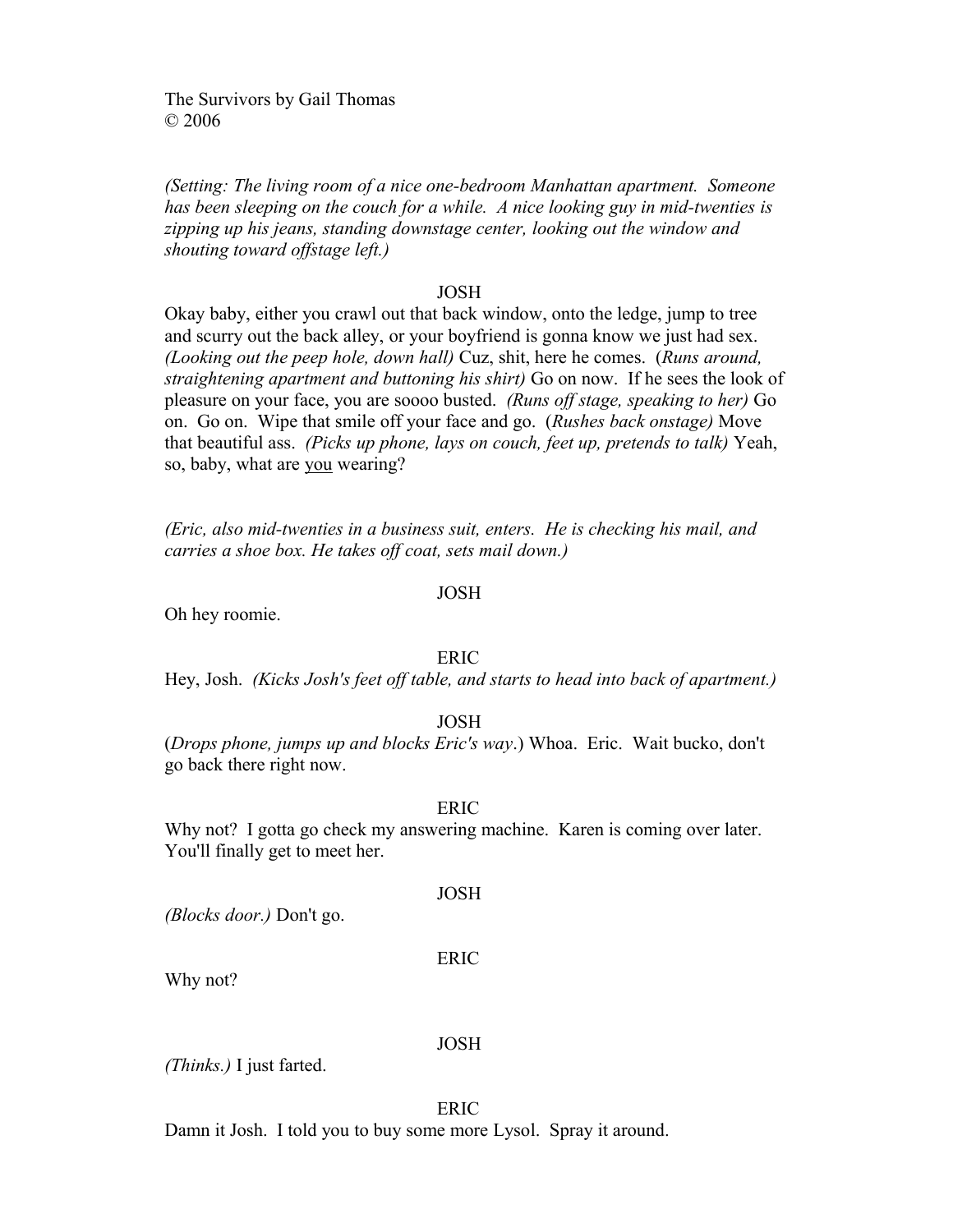# **JOSH**

Trust me dude. It wouldn't have helped. What's in the box?

ERIC

A hamster. I bought it for Karen. Her cat just died. I need to check my machine.

#### JOSH

Wait - Let's play Survivor!

#### ERIC

No. I hate this game.

JOSH

Please, I gotta practice, my interview is next week. Come on, pussy, let's see what you are made of. (*Loudly*) You either eat the hamster or get kicked off the island.

What?

# ERIC

JOSH Yeah buddy. Chew the hamster for one million dollars.

ERIC

You're nuts.

JOSH *(Jumps up and screams.)* Chew the hamster!

# ERIC

Josh. Please. Not tonight.

# JOSH

Chew it or I'll start doing cocaine again. I'm crazy. Don't push me. You know I'm fragile.

ERIC

JOSH

ERIC

Ok fine. *(Turns around back to audience, tries to fake it, badly and with no expression.)* Yummy.

You didn't eat it, dude.

Yeah I did.

# JOSH

It just ran under the couch.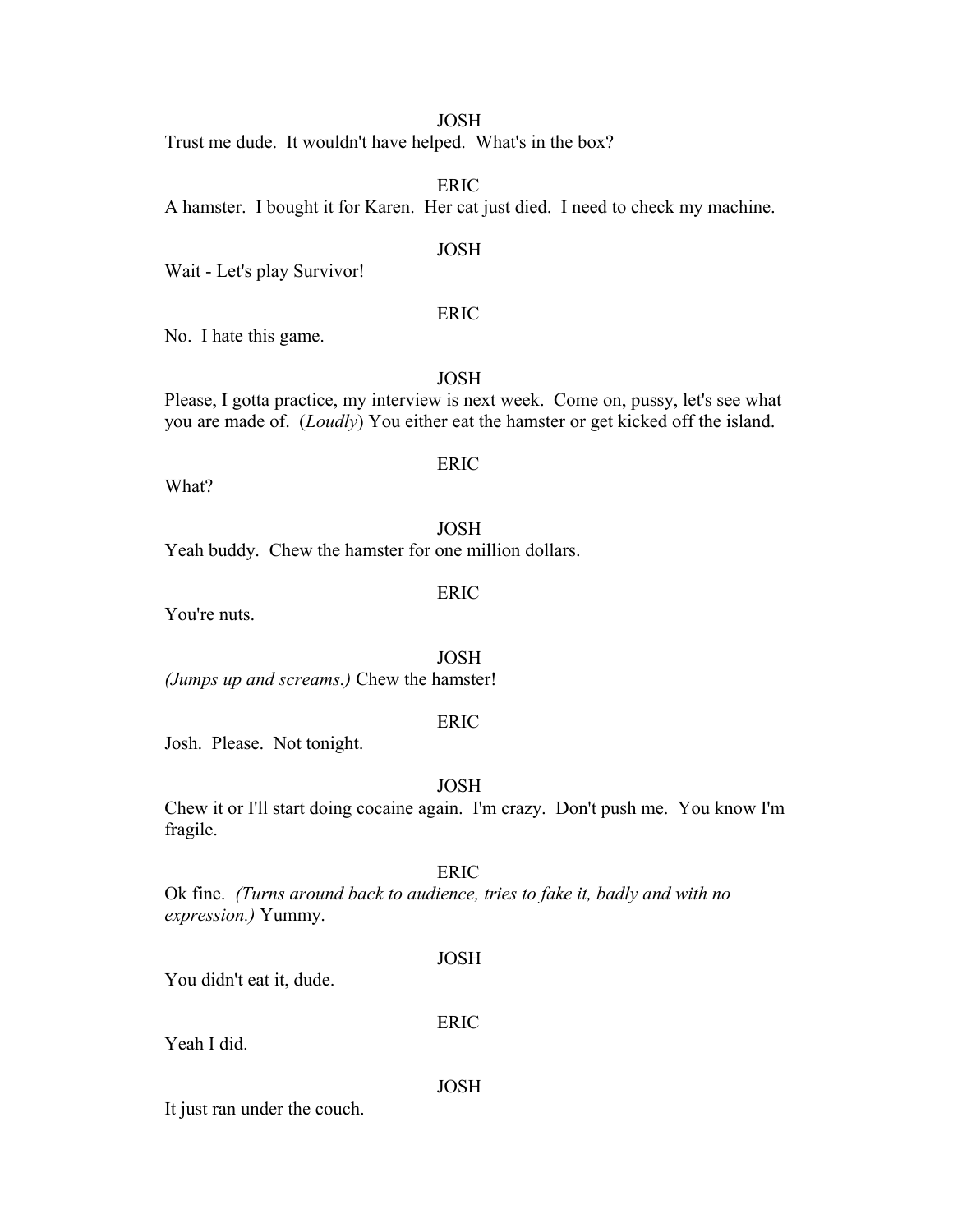#### ERIC

Oh no. *(Falls on floor, looking.)*

# JOSH

Ha Ha. See? Now that is great acting. You better stick with Wall Street because you suck as an actor. Watch, now I'll eat the little guy.

# ERIC

Don't you dare! Tonight is too special.

# JOSH

Ok. Ok. Ok. Office boy. I'll act it. *(Does so, a brilliant display of mime.*) See? That's why I will be famous and you won't. *(Puts feet on table*) Why is tonight so special?

# ERIC:

(*Excited*) I'm proposing to Karen. I'm gonna hide the ring under the hamster.

#### JOSH:

And you think my games are stupid? Wait. You say what? You're gonna marry her?

#### ERIC:

Yeah. I love her, I always have.

# JOSH:

I don't think that's a good idea. You don't know... enough about her yet. You've only gone out a couple of months.

ERIC

We dated in high school. I thought you knew that. I've always known she was one.

#### JOSH

I think you should wait.

ERIC Josh, you haven't even met her yet. She's amazing. Beautiful

JOSH

(*Remembering*) Yeah.

ERIC

Sweet.

JOSH

Yeah.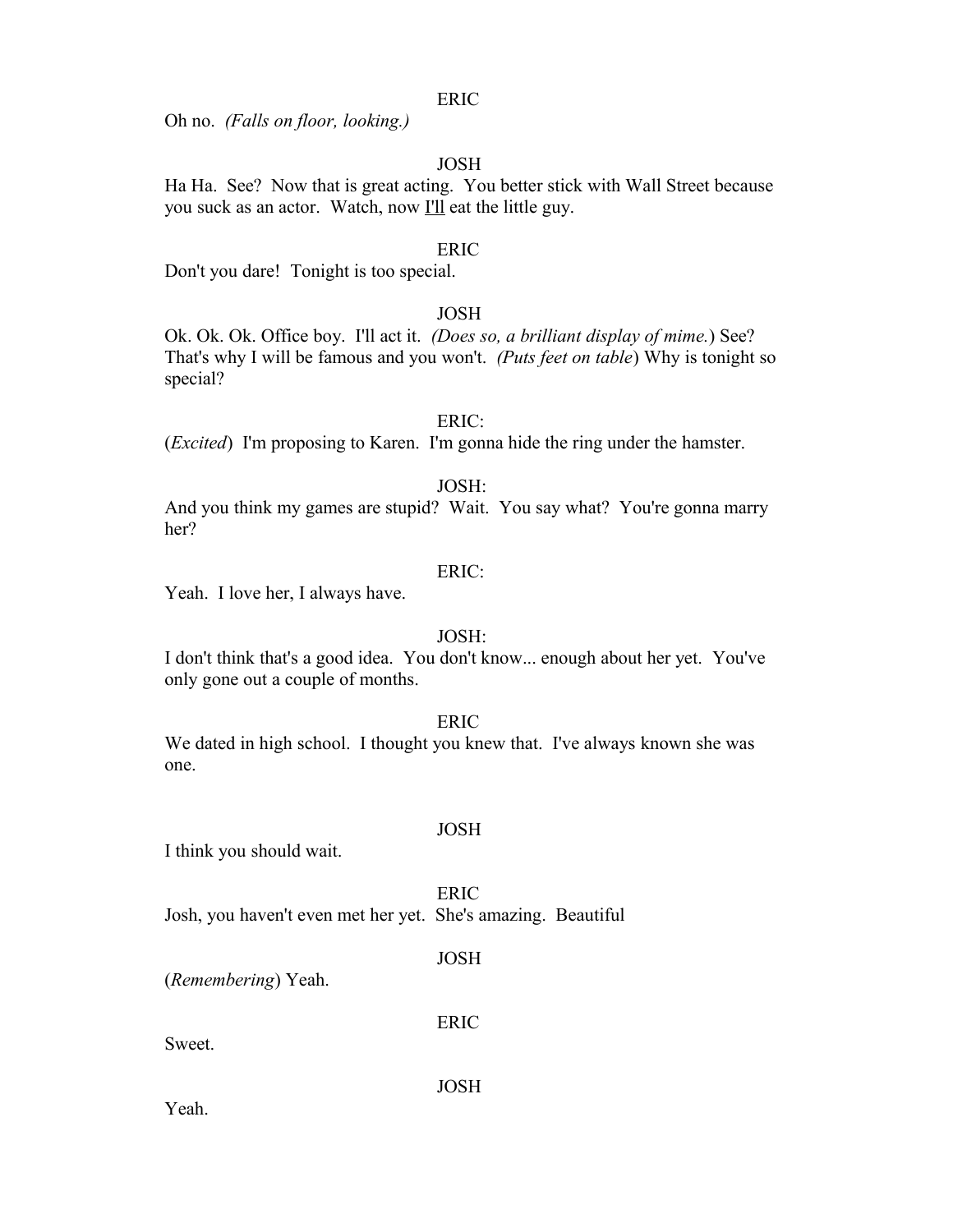ERIC

Honest.

# JOSH

*(Snaps*) But how do you really know?

# ERIC:

Because I have never done drugs. Sorry Josh. I'm a very good judge of people. Karen and I have always been honest with each other. It's love. Wait till you meet her. You'll see.

# JOSH

(*Whining*) No. You can't do this.

#### ERIC

*(Eric puts his arm around Josh, comforting him)* Look man, I'm not leaving you. We'll still be best friends. I want you to be my best man.

#### JOSH

(*Crying*) This is all wrong.

# **ERIC**

Don't worry you'll be ok without me. You can keep the apartment. Karen and I will get a place, and you can come visit. I'll come see you.

#### JOSH

No. I don't deserve you. You don't deserve this.

#### ERIC

Relax man, I didn't know you cared so much. Look, you keep my Dalai Lama tapes.

#### JOSH

I need to tell you something.

Yeah, what?

# JOSH

ERIC

Let me start by saying that, as you know I have had a drug problem, as well as, apparently, certain sexual addictions. Also, I did not know that you were actually in love with her. And she is very hot.

What?

# ERIC

JOSH

I just fucke.., had sex, slept.. with Karen, she already came over. We just finished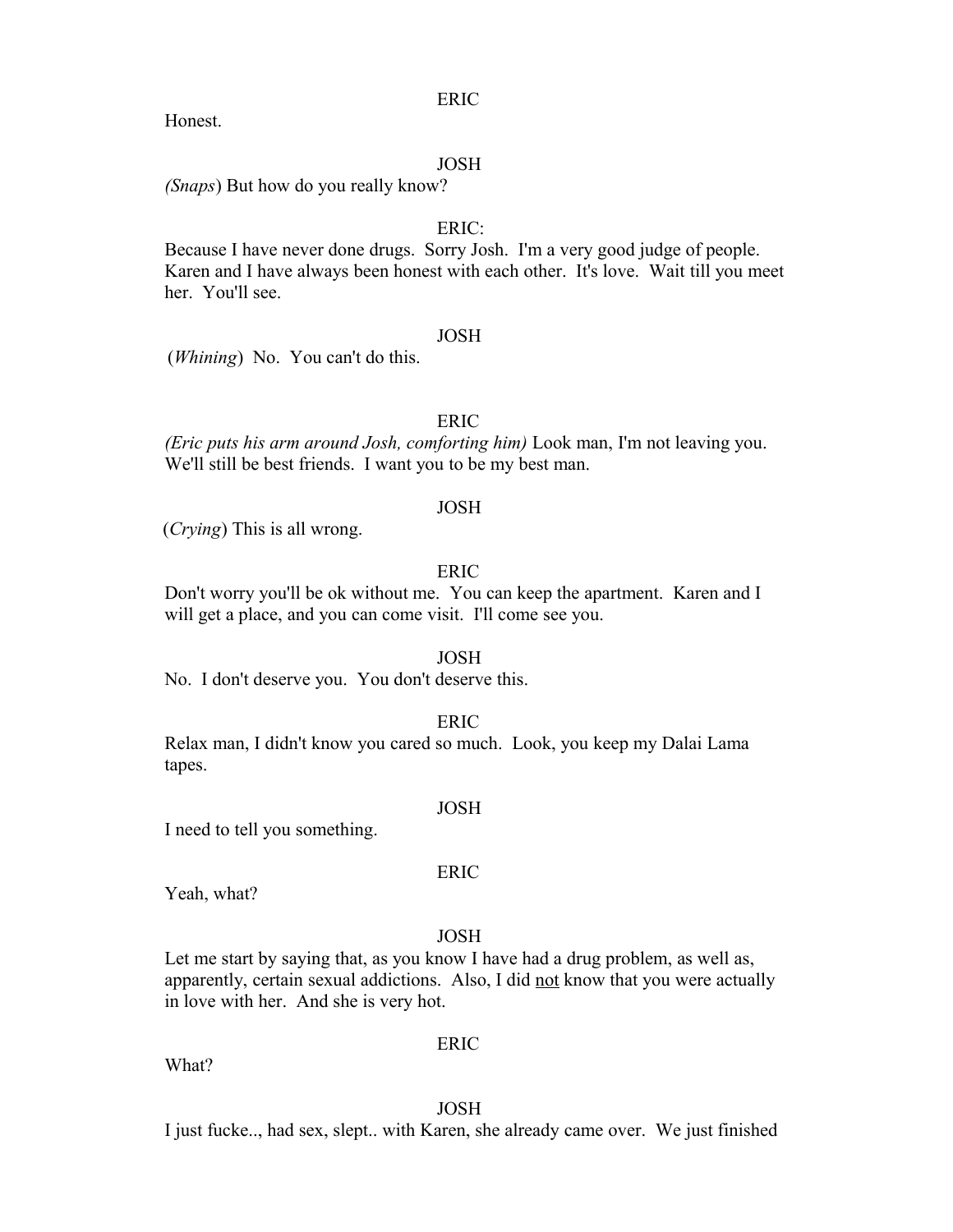up a few minutes ago. She is soooo hot. I didn't really fart. I bought the Lysol. I sent her out the back window, I was just stalling you.

#### ERIC

What? That's not possible. You maybe. But not Karen. We've been talking about spending our lives together. She doesn't even like sex that much.

#### JOSH

She does now. I mean, I'm sorry man, but I had to stop you. Look I'll move out. (*Moves to touch Eric.*)

# ERIC

Don't touch me. I need to think. I'm going to my room. (*Eric Exits.)*

#### JOSH

I'll start packing. I'm sorry man. *(Looks around room.*) None of this stuff is mine. I'm so stupid. (*Cursing self.*) What a jerk. I'm such an asshole. I'm gonna cut off my dick. I don't deserve to live.

#### ERIC

*(Comes onstage.*) Don't start doing coke again. *(Exits)*

JOSH

I won't. Thanks. See? I don't deserve you. I'm such an asshole.

#### ERIC

I'm cutting up your leather jacket and your Metallica tee shirt.

# JOSH

Go ahead. I'm such an asshole.

#### ERIC

I just threw your stereo out the window.

JOSH

That's ok. Go ahead. Throw out my mountain bike too.

#### ERIC

It's history, man. *(There's a knock at door.)*

#### JOSH

(*Crying*) I'll get it. I'm your asshole servant. I'm coming. (*Opens door. Sweet looking girl peers inside*. )

# KAREN

Hi. Is Eric here?